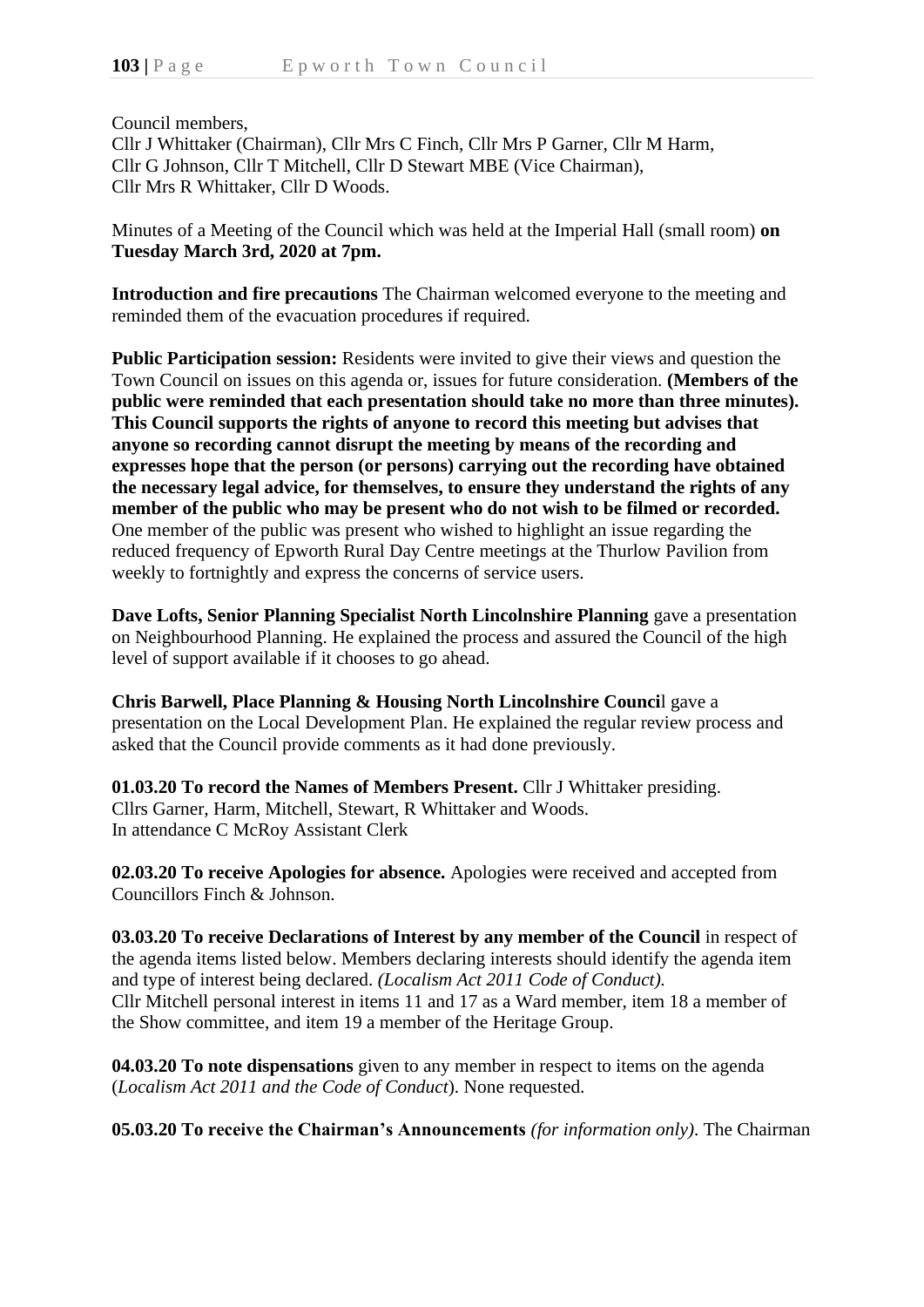informed members that the planning permission the Council had requested for change of use of the Chapel of Rest to enable it to also be used as a meeting room had been granted by North Lincolnshire Council.

**06.03.20 To receive reports from Ward councillors** (*for information only*). Councillor Mitchell asked for feedback on whether his Ward reports were as the Council wanted them. He then updated the Council regarding the North Lincolnshire Council budget setting for the forthcoming financial year. He informed members of the flood protection grants (up to £300) which would be available for members of the public, the safe and sound scheme for home security measures for residents over 70 years old, and confirmed that the post 16 in education public transport subsidy will remain in place.

## **07.03.20To receive the Clerk's Report** *(for information only).*

Clerks report and update to Feb  $20<sup>th</sup>$ , 2020

Epworth Food Fest (minute 20.02.20) date of Friday October 2nd booked with Nikki Byrne. Hanging basket income: monies paid-in to date £700 currently 43 baskets (includes 4 at mechanics Institute FOC for cost of water and storage of bowser)

Epworth Heritage Centre – letter of support sent – Agenda item March for further discussion. Sarah Hewson: non attending speaker in January – alternative meeting dates have been provided for Sarah Hewson to attend.

Chapel of Rest: meter reading appointment currently set for Monday March 9<sup>th</sup> between 12 and 4pm. The clerk intends to cover this appointment!

Minute 22.02.20 Lobbying NLC re councillor numbers letter to be done.

Health & Safety risk assessments: minute 14.12.19 clerks to look for options for a 3rd party organisation to carry out risk assessments.

VAT: the clerk has prepared the next VAT return sheet June to December 2019 which requires checking by two finance committee members before it can be sent off.

Proposed by Cllr Harm, seconded by Cllr Mitchell **RESOLVED:** Clerk's report noted.

**08.03.20 To resolve Draft Minutes** of a Meeting of the Council held on Tuesday February 4th, 2020 copies of which have been previously circulated, for approval and signature. Proposed by Cllr Stewart, seconded by Cllr Mitchell **RESOLVED**: a true record and signed by the Chairman.

**09.03.20 To receive draft minutes** of an extra ordinary meeting of the council held on Tuesday February 18th, 2020 copies of which have been previously circulated for approval and signature.

Proposed by Cllr Stewart, seconded by Cllr Mitchell

**RESOLVED**: a true record and signed by the Chairman.

**10.03.20 To dispose of any business,** if any, remaining from the last meetings. Councillor R Whittaker enquired whether the Epworth Echo had been produced yet, and the Assistant Clerk informed the Council that unfortunately due to time constraints in covering the office, she had been unable to complete the draft yet. Councillor R Whittaker also enquired whether the playground had been jet-washed yet, and the Assistant Clerk updated Council that there was an issue with the lack of on-site water supply, but a contractor was still being sought. Councillor R Whittaker further enquired whether the 2 grant applications had been submitted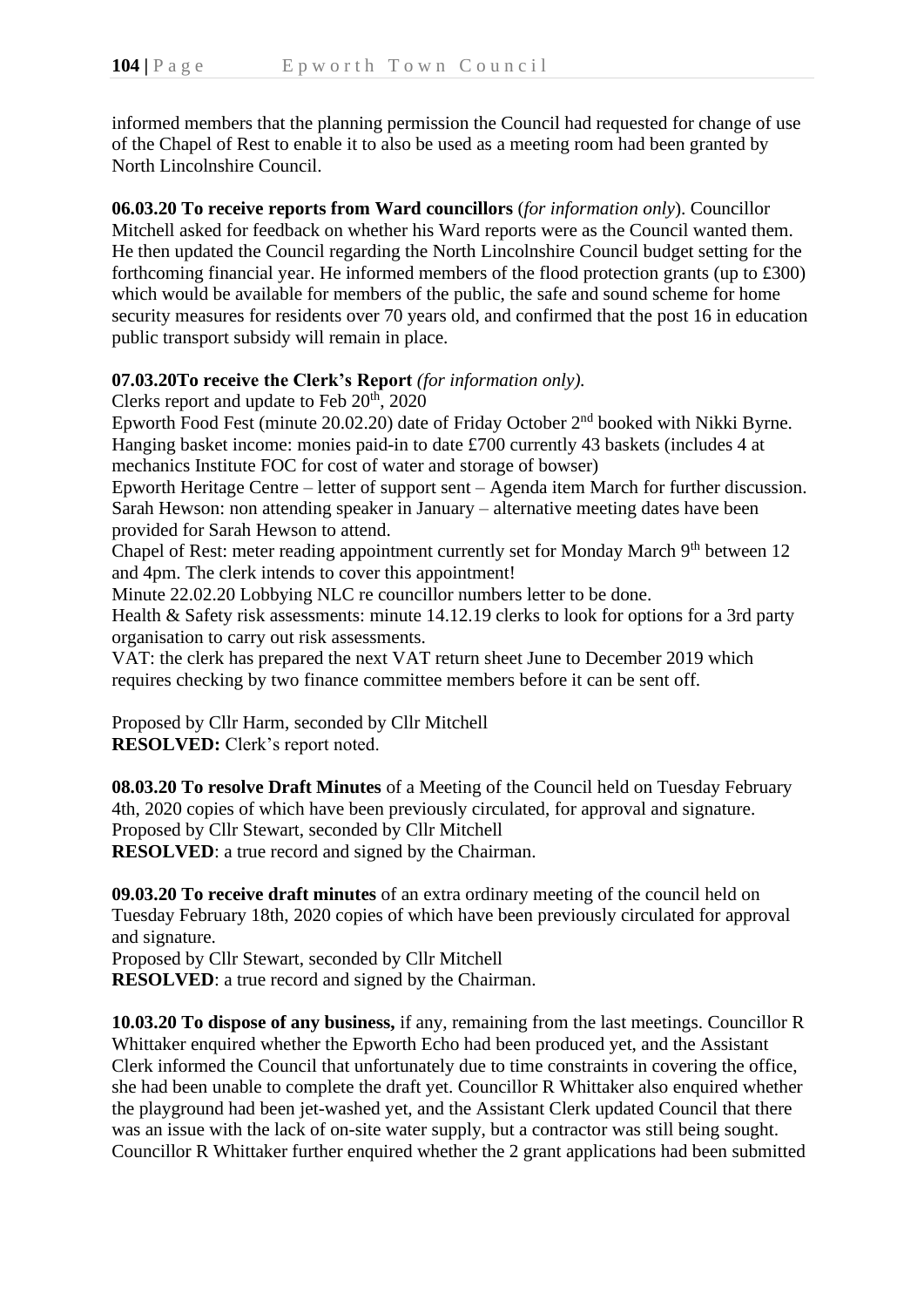to North Lincolnshire Council for In Bloom and VE Day event funding, and the Assistant Clerk confirmed that they had.

**11.03.20 Neighbourhood planning:** to discuss and resolve whether or not to work towards an Epworth Neighbourhood Plan. Members discussed the possibility and the necessity of producing a Neighbourhood Plan for the area, and opinions were expressed that there was little need for one.

Proposed by Cllr Stewart, seconded by Cllr R Whittaker

**RESOLVED:** That the Town Council does not proceed with production of a Neighbourhood Plan.

**12.03.20 To resolve Grant application**: Section 137 LGA 1972 Isle Choral Society grant request £500.00 (five hundred pounds). Councillor Stewart proposed that the grant be given, Councillor Mitchell proposed an amendment that an amount of £250 be granted, seconded by Councillor R Whittaker.

**RESOLVED:** That a s137 grant of £250 be made to the Isle Choral Society.

## **13.03.20 Internal Control: To receive information regarding payments on the**

**Financial Statements (***such as direct debits and credit payments*) approved by the Town Clerk since the last meeting of the Town Council, under powers granted by the Local Government Act 1972 s101 and in accordance with Council Policy (*schedule attached*).

## **NOTE: banking dates are approximate and may vary from those listed**

|          | <b>Receipts</b>           |                       | <b>Net</b> | Vat | total        |
|----------|---------------------------|-----------------------|------------|-----|--------------|
|          |                           |                       |            |     |              |
|          | Hanging basket            |                       | £700.00    |     | £700.00      |
|          | contributions received to |                       |            |     |              |
|          | date                      |                       |            |     |              |
|          |                           |                       |            |     |              |
|          | <b>Cheques paid</b>       |                       | <b>Net</b> | Vat | <b>Total</b> |
|          |                           |                       |            |     |              |
|          |                           |                       |            |     | £0.00        |
|          | <b>Authorised Card</b>    |                       |            |     |              |
|          | <b>Payments</b>           |                       | <b>Net</b> | Vat | <b>Total</b> |
| 04.02.20 | Post Office               | stamps & receipt book | £20.79     |     | £20.79       |
|          |                           |                       |            |     |              |
|          | <b>DD</b> payments        |                       | <b>Net</b> | Vat | total        |
|          |                           |                       |            |     |              |
|          | <b>ESTIMATED FIGURES</b>  |                       |            |     |              |
|          | <b>ONLY</b>               |                       |            |     |              |
| 22.01.20 | <b>HSBC</b>               | <b>Bank charges</b>   | £16.55     |     | £16.55       |
| 17.01.20 | Everflow                  | Cemetery water        | £8.57      |     | £8.57        |
| 02.02.20 | <b>BT</b>                 | Info not available    |            |     | £0.00        |
| 25.02.20 | <b>O2</b>                 | Info not available    |            |     | £0.00        |

Proposed by Cllr Stewart, seconded by Cllr Mitchell **RESOLVED:** Financial information noted, and the schedule signed by the Chairman.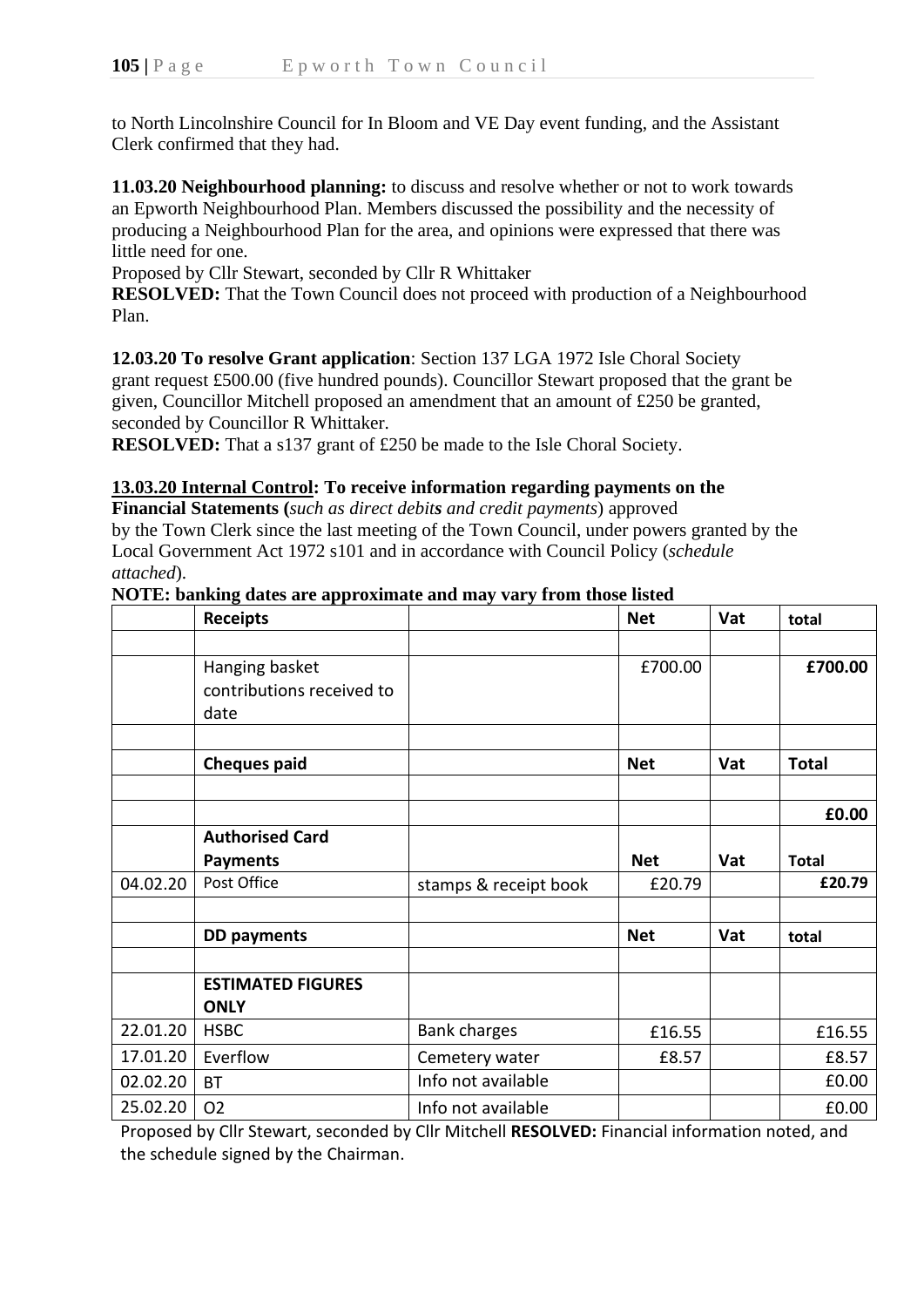|        |                             |                               | <b>Net</b> | <b>VAT</b> | <b>Total</b> |
|--------|-----------------------------|-------------------------------|------------|------------|--------------|
| 104428 | <b>Torne Valley</b>         | Grounds maintenance           |            |            |              |
|        |                             | equipment servicing           | £179.42    | £35.89     | £215.31      |
| 104429 | Simpkins Kenny Ltd          | <b>Inspection of Cemetery</b> |            |            |              |
|        |                             | Lodge stairs                  | £633.88    | £126.78    | £760.66      |
| 104430 | S Costello (Builders)       | Concrete pad Cemetery         |            |            |              |
|        |                             | Lodge                         | £770.00    |            | £770.00      |
| 104431 | Epworth Imperial Hall       | Room hire 4th & 18th          |            |            |              |
|        |                             | February                      | £45.00     |            | £45.00       |
| 104432 | Cancelled cheque            |                               | £0.00      |            | £0.00        |
| 104433 | <b>Asgard Steel Storage</b> | pro forma invoice             | £1,625.84  | £325.17    | £1,951.01    |
|        |                             | <b>Total cheques for</b>      |            |            |              |
|        |                             | payment                       |            |            | £3,741.98    |

**14.03.20 Internal control: To resolve March cheques for payment** as presented on the following schedule *(Local Government Act 1972 as amended).*

Proposed by Cllr Stewart, seconded by Cllr Mitchell that all payments be made except to Simpkins Kenny, amount to be queried. **RESOLVED:** cheques for payment approved as presented apart from Simpkins Kenny. The schedule was signed by the Chairman.

**15.03.20 To discuss** the current committee structure and possible changes. Item deferred to the end of the meeting to allow time for a full discussion.

**16.03.20 CPRE: Best Kept Village competition:** to resolve to enter the competition and additional categories. There was a discussion regarding new categories for this year. Proposed by Cllr Harm, seconded by Cllr Mitchell

**RESOLVED:** The Council to enter the competition in 2020 and the Environment Committee be mandated to decide which categories to enter.

**17.03.20 Planning** (Town & Country Planning Act 1990 as amended**)** to receive and discuss the new **Local Plan** information from North Lincolnshire Council submission from the Town Council by March 27<sup>th</sup>. There was a discussion regarding the proposed new Local Plan. Proposed by Cllr Woods and seconded, Cllr Mitchell abstained from voting.

**RESOLVED:** The Council's Planning Committee be mandated to make detailed comments on the consultation. **FURTHER RESOLVED:** The Council wishes to support the proposed site off Mill View on the basis that it is used to provide additional housing for older members of the community and the access is not directly off the A161.

**To receive** information on planning decisions

**PA/2019/1765** Refusal of Planning permission: for outline planning permission to erect 3 dwellings with all matters reserved for subsequent consideration at 9a West End Road, Epworth.

**PA/2019/1800** Refusal of Planning permission: outline planning permission for residential development with appearance landscaping and scale reserved for subsequent consideration on land adjacent to "Shirecroft", 34 Station Road, Epworth.

**PA/2019/2016** Full Planning permission to retain a steel framed agricultural building at West Hale Farm, Idle Bank, Epworth.

**PA/2019/2089** Full Planning permission: for retention of timber play/storage shed for a temporary period of 5 years at 28 Hollingsworth Lane, Epworth.

**Epworth Town Council applications:**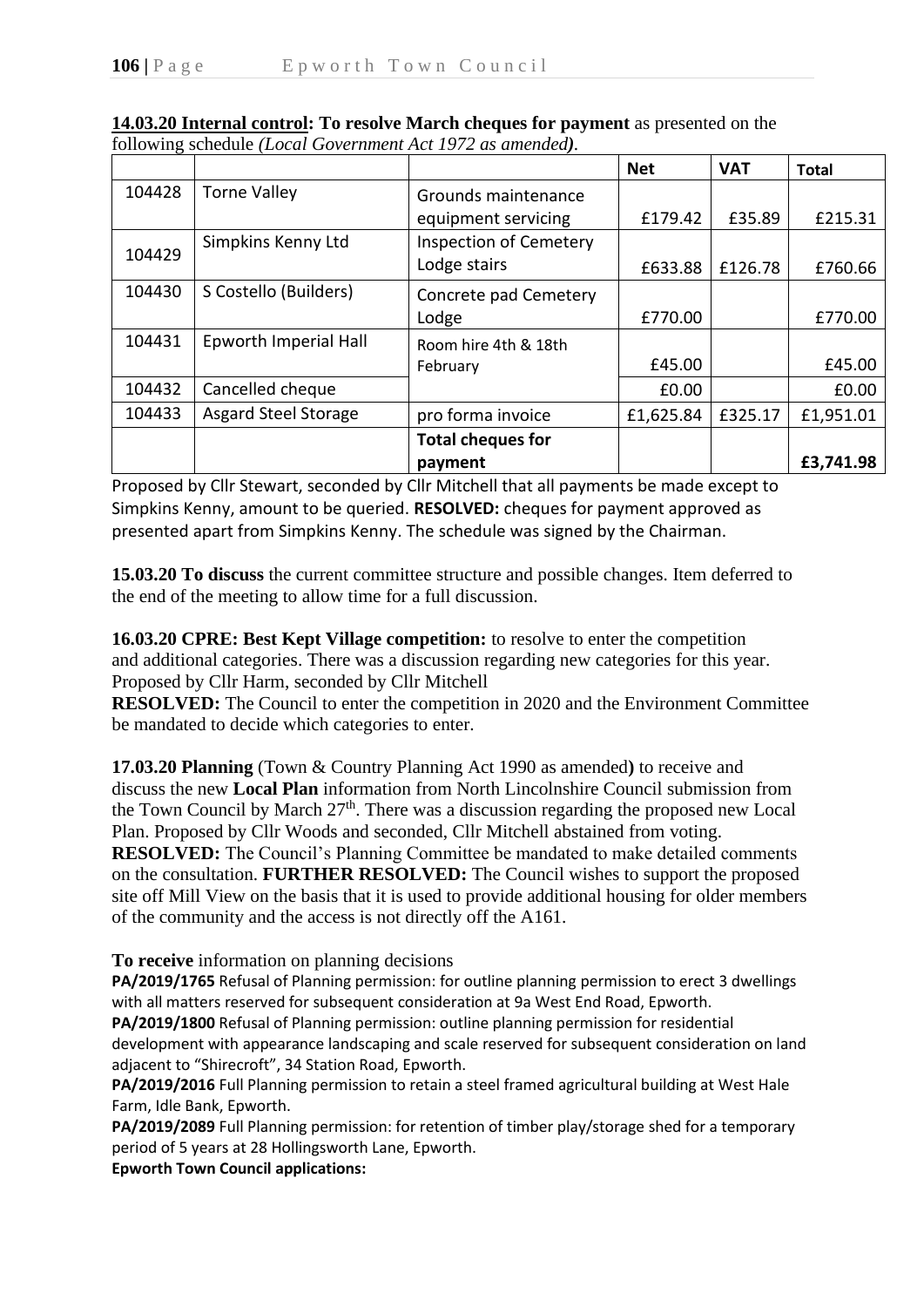**PA/2019/1881** Consent to cut down or carry out work on trees protected by a tree preservation order: various pruning works at Cemetery House – approved.

**PA/2019/1894** Consent to cut down or carry out work on trees protected by a tree preservation order: various pruning works to trees in closed churchyard and Lime Tree walk – approved **PA/2019/1886** works to trees in a conservation area: various pruning and felling of dead trees at Kings Head Croft – approved.

NOTE: the schedule for all these works has been drawn up and can be put out to tender. **PA/2019/2013** – planning permission for mixed use of Chapel of Rest to include meeting room – awaiting decision.

**RESOLVED:** Noted

**18.03.20 Epworth & District Agricultural Show:** to resolve whether or not to have and "man" a stand this year. Proposed by Cllr R Whittaker, seconded by Cllr Garner **RESOLVED:** Town Council to have a 12 feet square stand to be manned by Councillor volunteers.

**19.03.20 Epworth Heritage:** to receive an email from Peter Barnard and resolve the way forward. There was a discussion regarding potential uses of the site. Proposed by Cllr R Whittaker and seconded by Cllr Harm

**RESOLVED:** That a letter be sent to the diocese asking that the area be tidied up and suggesting that if not sold the land be used as a community green space and remind the Diocese of their responsibility to keep the site secure.

**20.03.20 Simpkins Kenny Ltd:** to receive a report and recommendations on the condition of the wooden staircase at Cemetery Lodge. Members questioned the level of detail of the report and the cost. There was a discussion about the previous report and lack of clarity of instructions to the Clerk.

**RESOLVED:** That 3 quotes be obtained from local joiners for any necessary works.

**21.03.20 Environment Committee – to resolve Draft minutes** from a meeting held on Thursday January 23rd, 2020, at Cemetery Lodge. Proposed by Cllr R Whittaker and seconded by Cllr Stewart.

**RESOLVED**: a true record and signed by the Chairman

**22.03.20 Travelling expenses**: to receive current ERNLLCA advice, current policy and claim forms for discussion and possible amendment. There was a discussion regarding the mileage limit, rate and costs of car parking and tolls and the need to share transport to training wherever possible. Proposed by Cllr Stewart and seconded by Cllr Mitchell **RESOLVED**: To increase the distance limit for claiming mileage to 100 miles and to amend the Council's policy for approval at the next meeting.

**23.03.20 Haxey Neighbourhood Planning area**: to receive information and resolve a response. Proposed by Cllr R Whittaker and seconded by Cllr Stewart **RESOLVED**: Noted

**24.03.20 Annual Assembly of the Town Meeting**: to resolve the date (usually mid-April) of the 2020 meeting. **RESOLVED:** The date was set at the 14<sup>th</sup> of April 2020

**25.03.20 Correspondence:** to note list page 90.